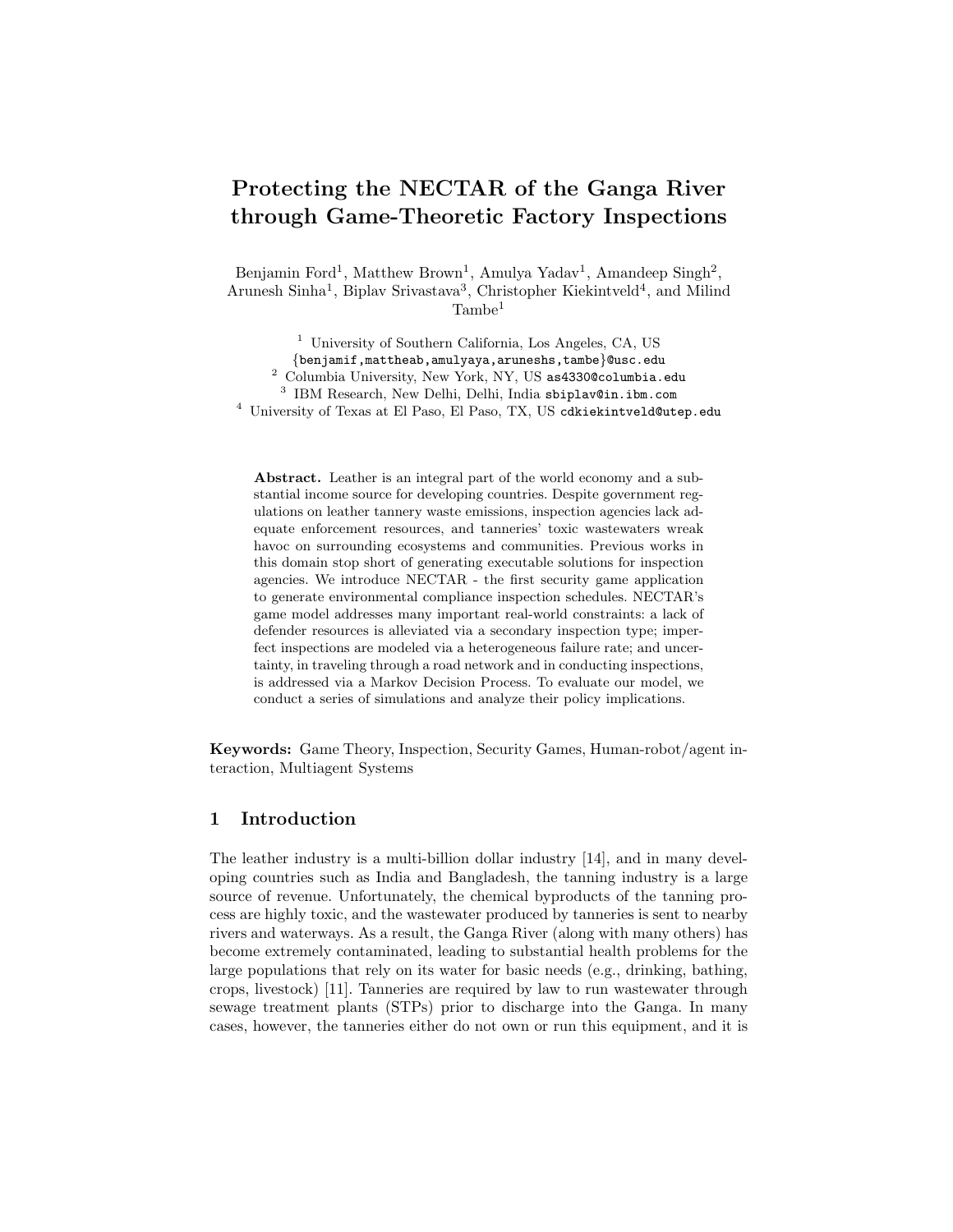up to regulatory bodies to enforce compliance. However, inspection agencies have a severe lack of resources; the combination of tanneries' unchecked pollution and inspection agencies' failure to conduct inspections forced India's national environment monitoring agency to ban the operation of 98 tanneries near Kanpur, India while threatening the closure of approximately 600 tanneries [13]. It is our goal to provide agencies with randomized inspection plans so tanneries reduce harmful effluents and an important facet of India's economy can operate.

In this paper, we introduce a new game-theoretic application, NECTAR (Nirikshana for Enforcing Compliance for Toxic wastewater Abatement and Reduction)<sup>5</sup>, that incorporates new models and algorithms to support India's inspection agencies by intelligently randomizing inspection schedules. We build on previous deployed solutions based on Stackelberg Security Games (SSG) for counter-terrorism [17] and traffic enforcement [6]. Our SSG models are also the first to focus on the problem of pollution prevention by modeling the interaction between an inspection agency (the leader) and leather tanneries (many followers) - an interaction which poses a unique set of challenges. (i) Because there is a large disparity between the number of inspection teams and the number of tanneries, inspection plans must be efficient. (ii) We cannot assume that inspectors can catch 100% of violations. (iii) Inspectors must travel to the tanneries via a road network so solutions must be robust to delays (e.g., traffic). Finally, current fine policies may not be sufficient to induce compliance, and (iv) it is important to investigate alternative fine structures.

NECTAR addresses these new challenges of tannery inspections. (i) Our SSG model captures the inspection process and accounts for two types of inspections: thorough inspections and simple (i.e., quick) inspections. While thorough inspections take longer to conduct (and thus less of them can be conducted), they are more likely to detect violations than simple, surface-level inspections which may only be able to check for obvious violations. To model the imperfect nature of these inspections, we (ii) introduce two failure rates: one for thorough inspections and one for simple inspections, with simple inspections failing at a higher rate. (iii) We also address the uncertainty involved with road networks by using a Markov Decision Process (MDP) that will represent and ultimately generate the game solution. Finally, (iv) we also investigate how tannery compliance is affected by two fine structures: fixed fines and variable fines, where the latter will result in larger tanneries receiving larger fines. For the evaluation of our model, we apply NECTAR to a real-world network of tanneries in Kanpur, India, we evaluate the quality of NECTAR's generated solutions, and we demonstrate how NECTAR's solutions can be visualized via a Google Earth overlay.

<sup>5</sup> Nirikshana, the Hindi word for inspect. As many mythological stories and even popular Bollywood songs attest, Ganga water is supposed to be NECTAR (or Amrit, the Hindi antonym of poison) which has inspired our project. The project name is intentionally chosen to fit this international and inter-cultural theme.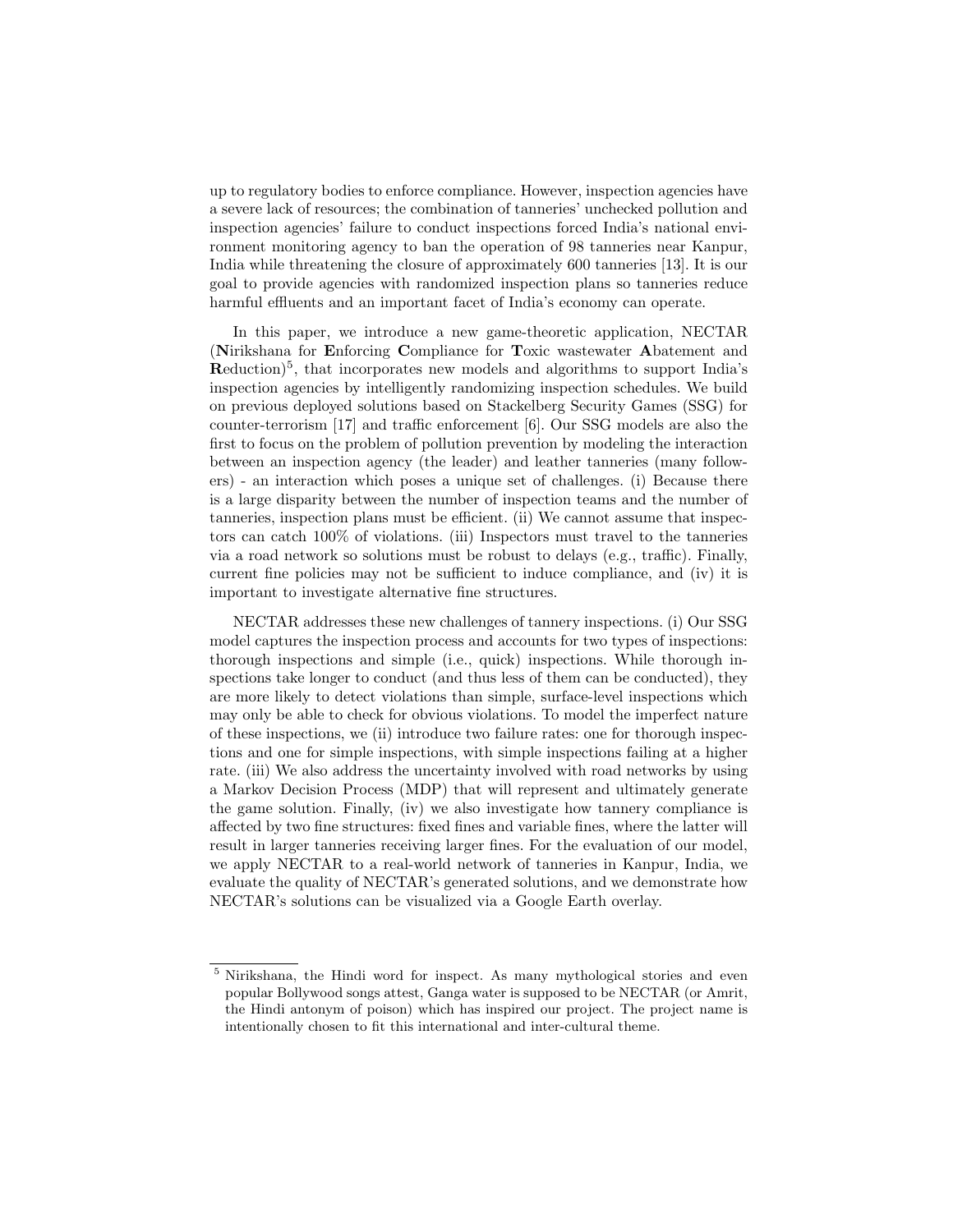# 2 Related Work

Several theoretical papers have used game theory to model the impact of environmental policies. Environmental games [18] use Stackelberg Games to model interactions between a regulator and a polluting firm, while [7] used game theory to study the effect of environmental policies in the Chinese electroplating industry. Inspection games consider the general problem of scheduling inspections, and have been extensively studied in the literature. For example, [8] models cases where an inspector must travel to multiple sites and determine violations as a stochastic game. A general theory of inspection games for problems such as arms control and environmental policy enforcement has been studied in [2], including analysis of whether inspectors can benefit from acting first. [16] also considered inspection games with sequential inspections, including compact recursive descriptions of these games. However, most of these works do not focus on concrete applications and thus, unlike our work, do not provide executable inspection schedules to inspectors.

Other areas of research have considered various models of patrolling strategies and scheduling constraints. These include patrolling games [1, 5, 3] and security games with varying forms of scheduling constraints on resources [19, 12, 6]. There has also been recent work on utilizing MDPs to represent strategies in security games [15, 4]. However, none of these efforts have focused on environmental inspections and have not investigated topics important in this domain, such as the impact of fine structures on adversary behavior (i.e., compliance).

## 3 Motivating Domain

The pollution of India's rivers is a major concern. The waters of India's largest river, the Ganga (or Ganges) River, are used by over 400 million people – roughly one-third of India's population and more than the entire population of the United States. Unfortunately, the Ganga is ranked the fifth dirtiest river in the world. Generated from various sources such as sewage and industrial effluents, the pollution inflicts serious health conditions on all life that depends on the river. In Kanpur, villagers suffer from health conditions (e.g., cholera, miscarriages), and livestock yield less milk and die suddenly [9].

Situated around the city of Kanpur, the various leather tanneries are a major source of pollution in the Ganga River [9]. While there are a few sewage treatment plants (STPs) in Kanpur, they can neither treat the full volume nor the full range of produced pollutants [10]. In particular, treating heavy metals like chromium, mercury, arsenic, and nickel is costly and needs specialized personnel (in addition to the personnel required to operate the STPs). The government has put in regulations requiring the tanneries to own and operate effluent plants to remove the pollutants before they discharge their sewage. However, the tanneries have not been willing to undertake the additional cost of installing and operating the treatment units. Even when tanneries have installed the units, they avoid operating them whenever possible.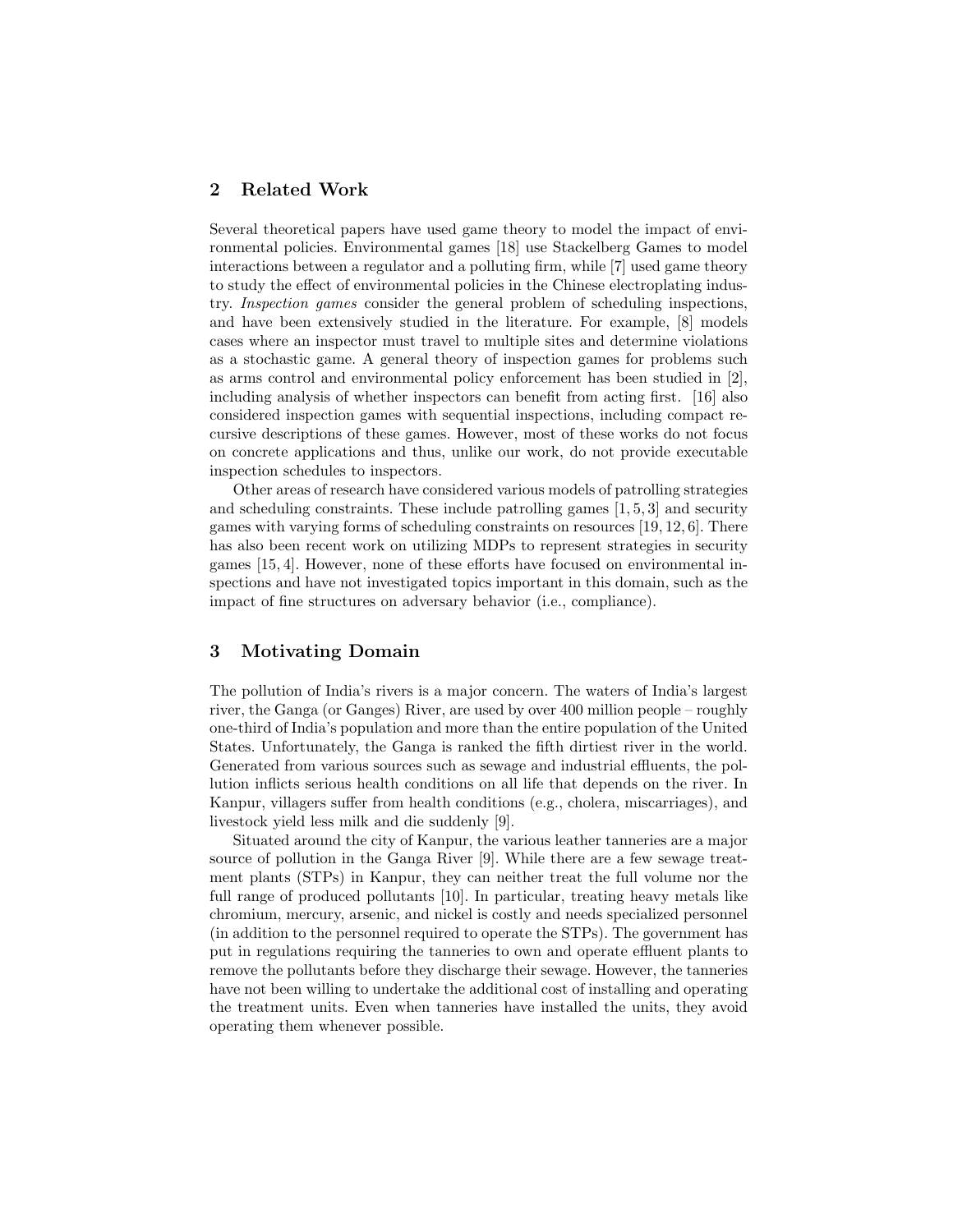To address non-compliance issues, the government sends inspection teams to visit the tanneries. Inspecting the tanneries is a time-consuming, quasi-legal activity where the "as-is" situation is carefully recorded and samples are collected that can later be subjected to judicial scrutiny. It is also costly because, apart from the inspectors themselves, help from local police is requisitioned for safety, lab work is done for sample testing, and movement logistics are carefully planned; a full inspection is costly to conduct. Due to these costs, the number of inspectors that can be sent out on a patrol is very limited. Our application seeks to help by (1) generating randomized inspection patrols that maximize the effectiveness of available inspectors, and (2) introducing limited inspection teams which conduct simple inspections - a low-cost alternative to full inspection teams which conduct thorough inspections. While limited inspection teams cannot replace the needed capabilities of a full inspection team, they can still inspect tanneries and issue a fine for obvious violations (e.g., the site not owning an STP). We will refer to full inspection teams and limited inspection teams as thorough inspection resources and simple inspection resources, respectively.

### 4 Model

In this section, we model this pollution prevention problem as a defender-attacker Stackelberg Security Game (SSG). The task of the defender is to send resources to different tannery sites (i.e., the multiple adversaries) on a road network. The defender must devise a patrol strategy to maximize compliance among a number of sites (each site denoted by l), where each site has a number of factories  $f_l$  and each site's compliance cost increases with the number of factories. In addition, the defender must take into account the time it takes to travel to and inspect each site. We model the road network as a graph where the nodes represent sites and the edges represent the roads connecting each site. Each edge also has a cost,  $e_{ab}$ , associated with it that represents the travel time from a site  $a$  to another site b. Using publicly available data regarding tannery locations in Kanpur, we constructed a graph consisting of 50 sites.

The defender has two types of resources:  $r_1$  number of thorough inspection resources and  $r_2$  simple inspection resources. For thorough inspection resources, the inspector conducts a detailed inspection that takes  $i$  time units. We model imperfect inspections such that even if a violation exists, the inspectors will fail to detect it with a low probability  $\gamma_1$ . For simple inspection resources, the inspector will conduct a superficial inspection that takes d time units. Since the inspection is not detailed, simple inspection resources will not detect anything but obvious violations. Thus, such resources have a higher probability of failure  $\gamma_2$ . Each of the defender's resources (thorough and simple) have a maximum time budget,  $t_1$  and  $t_2$  respectively, to conduct inspections and travel to sites.

In the SSG framework, the defender will commit to a randomized patrol strategy (a mixed strategy) which is a probability distribution over the executable daily inspection patrols (the pure strategies for all resources). The adversaries (the sites) can fully observe the defender's mixed strategy and know the proba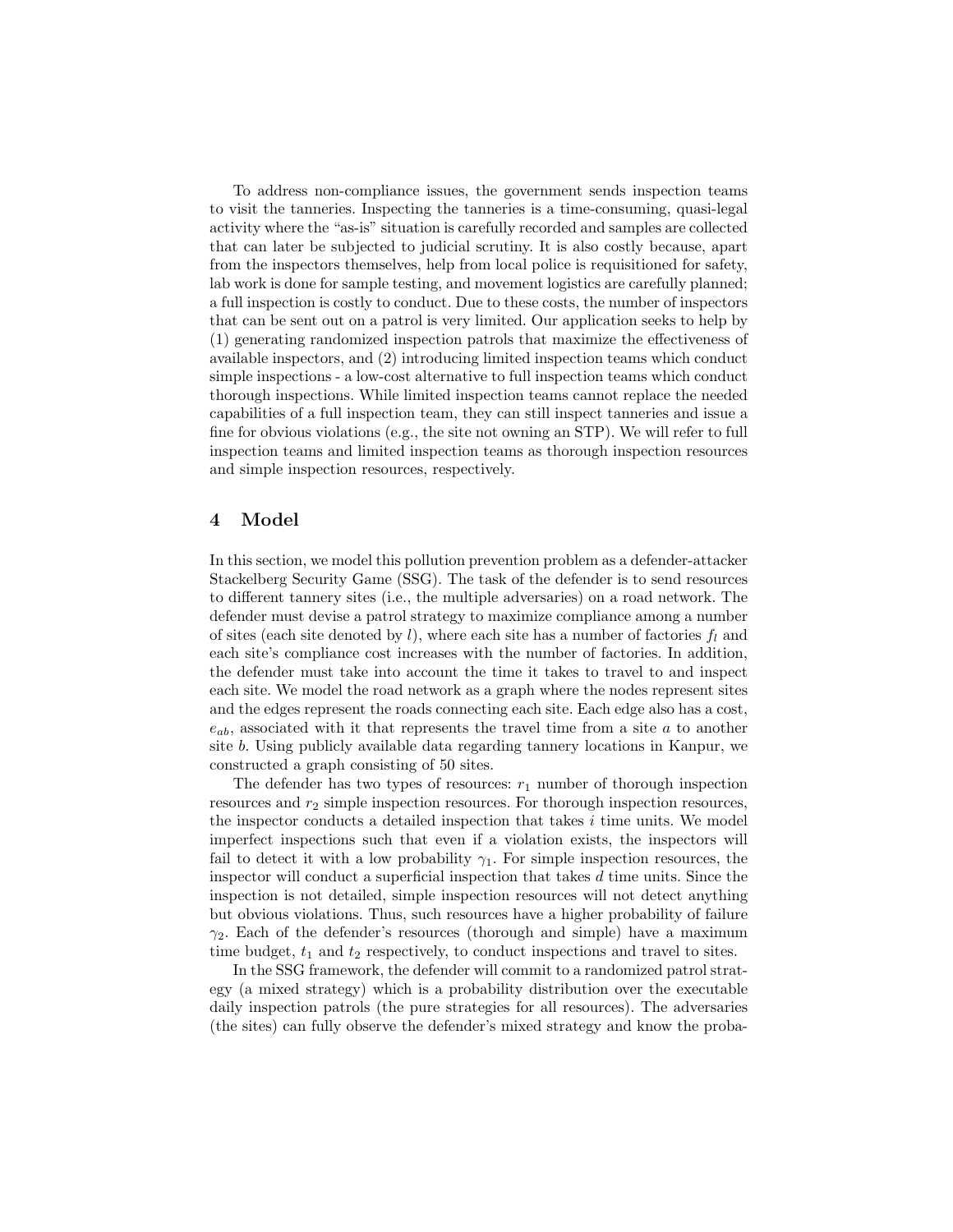bility of being inspected by a thorough inspection team or a simple inspection team on a given day. Formulating the mixed strategy requires enumerating all feasible pure strategies for the defender. However, this approach is impractical for two main reasons: (1) for any realistically-sized patrolling problem, the defender pure strategy space is so large that it cannot fit into memory. For example, with our Kanpur graph of 50 tanneries, only one defender resource, and a time horizon of 10 hours, the pure strategy space size would be too large to enumerate (approximately 50 choose 10). Therefore, we adopt a compact representation (a transition graph) that will allow our approach to scale to large problem sizes. (2) Inspectors must travel to sites via a road network (with potential delays), and the corresponding uncertainty cannot be handled by a standard SSG formulation. Rather than reasoning about mixed strategies, we instead use the compact representation to reason about spatio-temporal flow through a transition graph. To account for stochasticity and uncertainty in the outcome of actions, we use a Markov Decision Process (MDP) to represent the defender's inspection patrolling problem. We can solve the corresponding linear program (LP) to compute the optimal inspection strategy, i.e., the optimal MDP policy.

#### 4.1 Compact Game Representation: Transition Graph

Brown et al. also faced the challenge of large state spaces for a traffic enforcement domain [6]. Since their game also takes place on a road network, there are sufficient similarities between our approach and theirs to apply their techniques, based on transition graphs, to improve the scalability of our model.

Instead of enumerating an exponential number of pure strategies, we need only enumerate a polynomial number of states and edges in the transition graph. We then compute the optimal probability flow (as seen in the next section), also called a marginal coverage vector, and sample from the vector to create inspection schedules. As the defender resource types (thorough and simple) have different time constraints, each has its own transition graph.

We discretize time into a granularity of  $h$  hours. In the thorough inspection resource transition graph, a vertex is added for each site  $l$  every  $h$  hours until the resource time budget  $t_1$  has been expended. Similarly for the simple resource's transition graph, vertices are added until the time budget  $t_2$  has been expended.

#### 4.2 MDP Formulation

We present an MDP  $\langle S, A, T, R \rangle$  to incorporate uncertainty into the transition graph. An example MDP is shown in Figure 1 to illustrate these definitions.

– S: Finite set of states. Each state  $s \in S$  is a tuple  $(l, \tau)$ , where l is the site that the resource is located, and  $\tau$  is the current time step. For example, an inspector at site A at hour 1 is represented as  $s_{A,1}$ . Each vertex in the transition graph corresponds to a state s.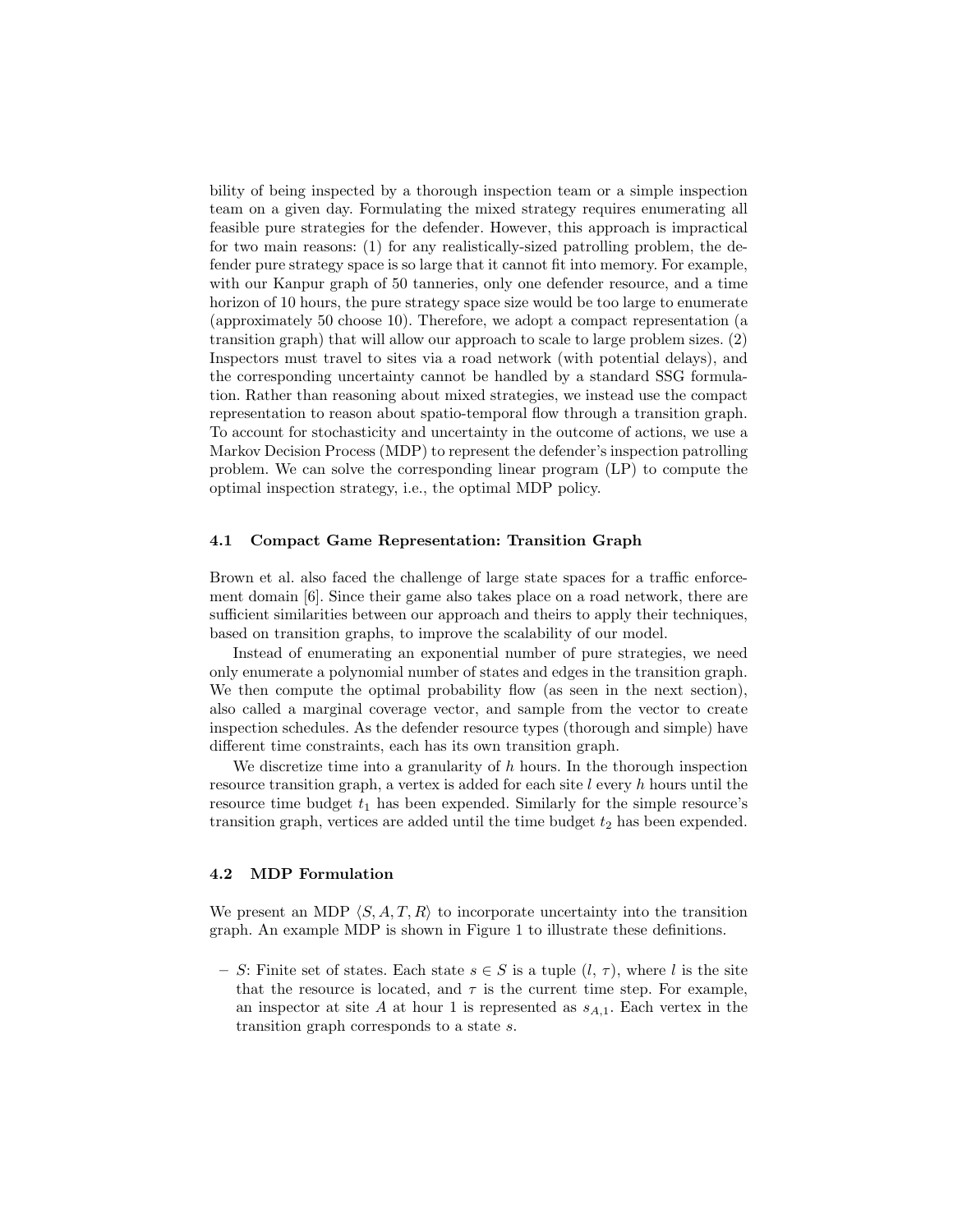

Fig. 1. Illustrative MDP Example

- $A$ : Finite set of actions.  $A(s)$  corresponds to the set of actions available from state s (i.e., the set of sites reachable from  $l$ ) that the resource can travel to and inspect. For example, at site  $A$  at hour 1, the only available action is to move to site  $B$  (i.e., the solid arrow from  $A$  to  $B$  in Figure 1).
- $-T_1(s, a, s')$ : Probability of an inspector ending up in state s' after performing action a while in state s. Travel time and inspection time are both represented here. As a simple example, there could be probability 0.7 for transition  $T_1(s_{A,1}, a_B, s_{B,2})$ : a transition from site A at hour 1 to move to and inspect site B will, with a probability of 0.7, finish at hour 2 (a travel + inspection time of 1 hour). The dashed lines in Figure 1 represent the remaining probability (0.3) that the same action will instead finish at hour 3 (due to a delay). Note that the two resource types have separate transition functions due to the difference in action times  $(i$  for thorough inspection resources and d for simple inspection resources).
- $-R(s, a, s')$ : The reward function for ending in state s' after performing action a while in state s. As we are interested in the game-theoretic reward, we define the reward in the LP and define  $R = 0 \forall s, a, s'$ .

# 5 Inspection Patrol Generation

We provide a linear program (LP) to compute the optimal flow through the MDP (i.e., the transition graph with uncertainty). By normalizing the outgoing flow from each state in the MDP, we obtain the optimal MDP policy from which we can sample to generate dynamic patrol schedules. In the following LP formulation, we make use of the following notation. A site  $l$  has a number of factories  $f_l$ , and if a site is caught violating during an inspection, they receive a fine,  $\alpha_l$ . On the other hand, if a site wants to remain in compliance, they will need to pay a compliance cost  $\beta$  for each factory (total cost =  $\beta f_l$ ). We represent the expected cost for each site  $l$  as  $v_l$ . As defined in the following LP, the expected cost corresponds to the lowest of either the site's expected fine or the site's full cost of compliance; we assume that these adversaries are rational and that they will choose to pay the lowest of those two values (expected fine or cost of compliance). Finally, we denote as  $S_l$  the set of all states that correspond to site  $l$  (i.e., all time steps associated with site  $l$ ).

As discussed in the transition graph definition, the optimal flow through the graph corresponds to the optimal defender strategy, and that flow is represented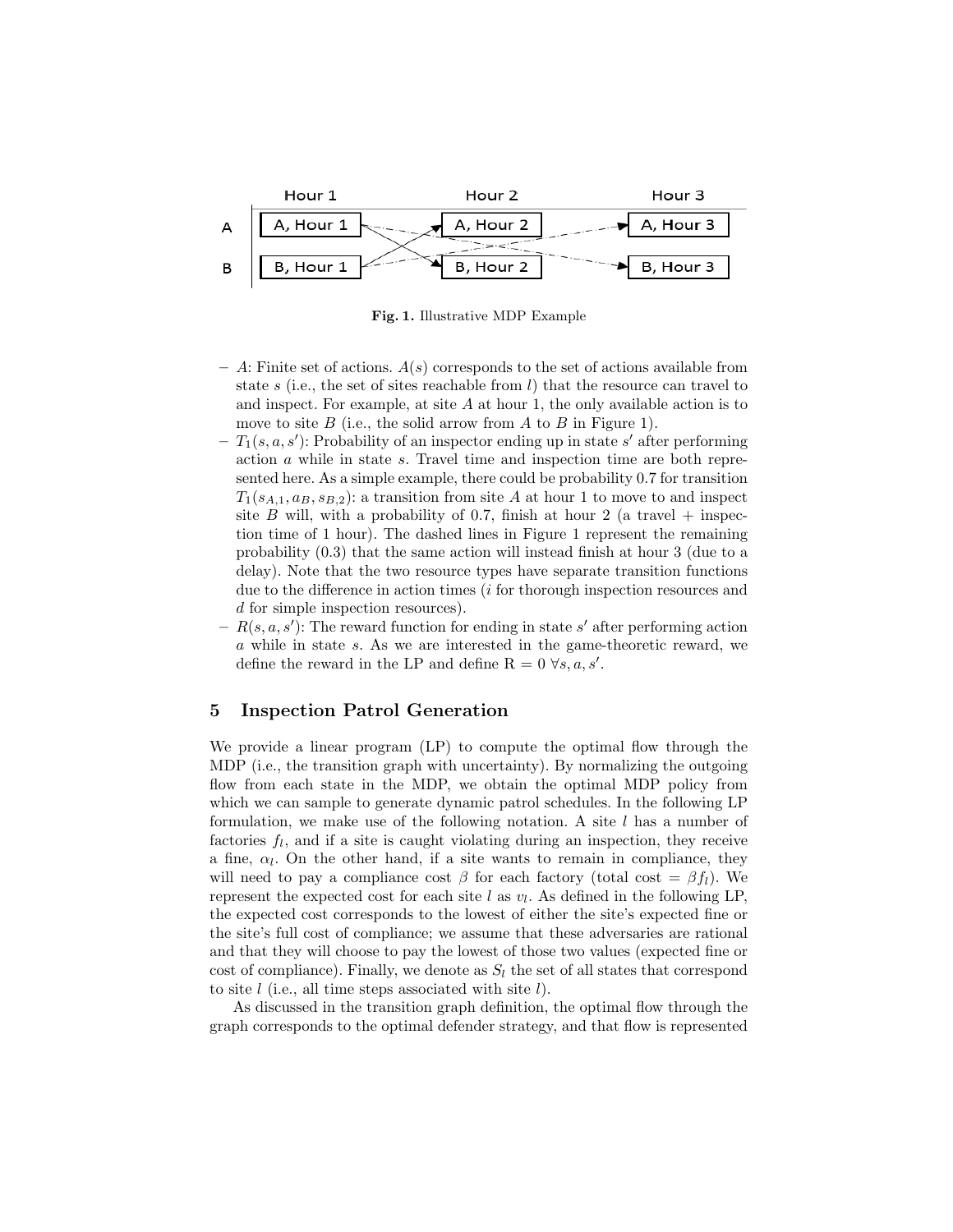by a marginal coverage vector. We denote the marginal probability of a resource type  $i$  (either thorough or simple inspection team) reaching state  $s$  and executing action a as  $w_i(s, a)$ . We also denote, as  $x_i(s, a, s')$ , the marginal probability of a resource type i reaching state s, executing action  $a$ , and ending in state  $s'$ .

$$
\max_{w,x} \sum_{l} v_l \tag{1}
$$

$$
s.t. x_i(s, a, s') = w_i(s, a) T_i(s, a, s'), \forall s, a, s', i
$$
 (2)

$$
\sum_{s',a',i} x_i(s',a',s) = \sum_{a,i} w_i(s,a), \forall s,i
$$
 (3)

$$
\sum_{a,i} w_i(s_i^+,a) = r_i \tag{4}
$$

$$
\sum_{s,a,i} x_i(s,a,s_i^-) = r_i \tag{5}
$$

$$
w_i(s, a) \ge 0 \tag{6}
$$

$$
v_l \le \alpha_l (p_{l1} + p_{l2}) \tag{7}
$$

$$
p_{l1} = (1 - \gamma_1) \sum_{s \in S_l, a} w_1(s, a) \tag{8}
$$

$$
p_{l2} = (1 - \gamma_2) \sum_{s \in S_l, a} w_2(s, a)
$$
\n(9)

$$
p_{l1} + p_{l2} \le 1 \tag{10}
$$

$$
0 \le v_l \le \beta f_l \tag{11}
$$

The objective function in Equation 1 maximizes the total expected cost over all sites. Constraints 2-5 detail the transition graph flow constraints (for thorough inspections and simple inspections). Constraint 2 defines that  $x$  is equal to the probability of reaching a state s and performing action a multiplied by the probability of successfully transitioning to state  $s'$ . Constraint 3 ensures that the flow into a state s is equal to the flow out of the state. Constraints  $4-5$ enforce that the total flow in the transition graph, corresponding to the number of defender resources  $r_i$ , is held constant for both the flow out of the dummy source nodes  $s_i^+$  and into the dummy sink nodes  $s_i^-$ .

Constraint 7 constrains the expected cost for site l. Constraints 8-9 define the probability of successfully inspecting a given site  $l$  and is the summation of probabilities of reaching any of l's corresponding states (thus triggering an inspection) and taking any action a. Note that the failure probability  $\gamma$  means that even if a violating site is inspected, there may not be a fine issued. Constraint 10 limits the overall probability of a site being inspected. If a site is visited by both thorough and simple inspection resources, the site will only have to pay a fine, at most, once. Constraint 11 defines the bounds for the adversary's expected cost; if the adversary's expected cost is at the upper bound  $(v_l = \beta f_l)$ , we assume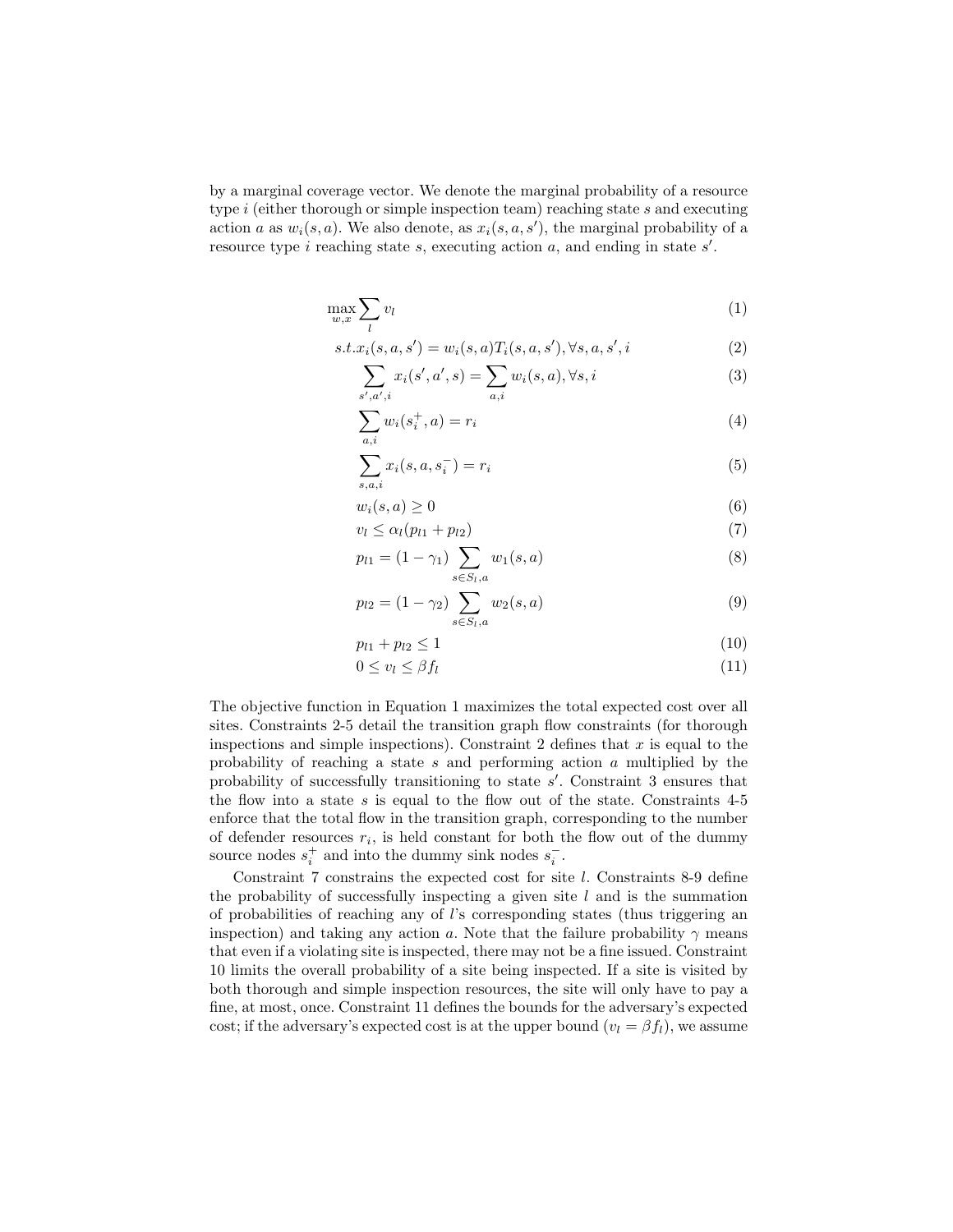that the adversary would prefer to have a positive public perception and choose to comply rather than pay an equivalent amount in expected fines.

# 6 Evaluation

In order to explore the strategic tradeoffs that exist in our model of the tannery domain, we ran a series of experiments on our Kanpur tannery graph. For each experiment, we generated 3 distinct patrolling strategy types. 1. NECTAR's strategy, 2. the Uniform Random (UR) strategy: at each time step, every site has an equal probability of being chosen, and 3. an Ad-Hoc (AH) strategy: a deterministic strategy where sites are visited in numerical order (by ID number).

In order to analyze how different resource types affect performance, for each experiment we generated six defender strategies: the first three (NECTAR, UR, AH) correspond to when the defender had twice as many simple inspection resources as thorough inspection resources, and the last three (again NECTAR, UR, AH) correspond to when the defender had no simple inspection resources.

In addition to running experiments where each site l has the same fine  $(\alpha)$ , we ran a set of experiments where each site's fine  $\alpha_l$  was:  $\alpha_l = \alpha f_l$  or, in other words, the fine amount is a constant  $\alpha$  multiplied by the number of factories  $f_l$  at that site – sites with more factories will be penalized for violations more harshly than sites with fewer factories. As this type of analysis requires heterogeneous sites, we randomize the number of factories at each site.

Ultimately, we are interested in inducing compliance in sites, and for our performance metric, we compute the number of sites that would be in full compliance given the defender strategy (i.e., how many sites' cost  $v_l = \beta f_l$ ). The maximum number of sites in compliance for each experiment is 50 (i.e., the number of sites on our graph). The default parameter values for each experiment (unless otherwise specified) are listed in Table 1.

Table 1. Default Experiment Values

| Variable Value                              |                |
|---------------------------------------------|----------------|
| Compliance Cost $\beta$                     | 10             |
| Fixed Fine Amount $\alpha$                  | 100            |
| Number of Factories at Each Site $f_l$      | $2 - 5$        |
| Number of Simple Inspections $r_2$          | $\overline{2}$ |
| Number of Sites                             | 50             |
| Number of Thorough Inspections $r_1$        | 1              |
| Patrol duration (hours) $t_1, t_2$          | 6              |
| Simple Inspection Failure Rate $\gamma_2$   | 0.6            |
| Thorough Inspection Failure Rate $\gamma_1$ | 0.1            |
| Time granularity (hours) $h$                | 1              |
| Time steps to complete simple inspection    | 1              |
| Time steps to complete thorough inspection  | $\overline{2}$ |
| Variable Fine Amount $\alpha_l$             | 30             |

Fixed Fine Amount In Figure 2, we analyze the effects of the fixed fine amount  $\alpha$  on the number of complying sites. The x-axis shows the fixed fine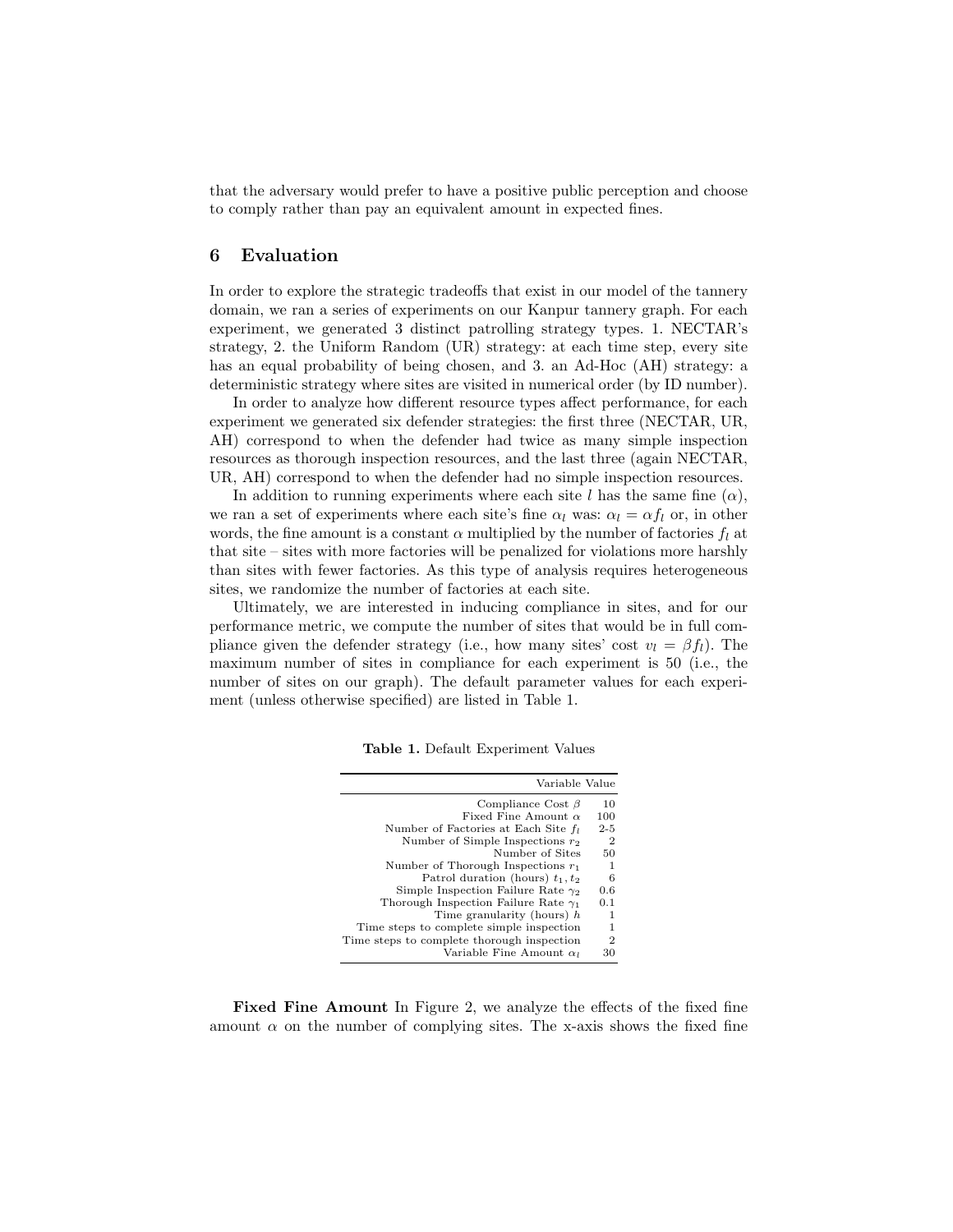

Fig. 2. Fixed Fine: Number of Sites in Compliance



Fig. 3. Variable Fine: Number of Sites in Compliance

amount, and the y-axis shows the number of sites that are complying (i.e.,  $v_l =$  $\beta f_l$ ).

From the figure, we observe the following trends: (1) the NECTAR strategy does not achieve any compliance until the fine amount is 350, with all sites in compliance at 400. This is due to the objective function attempting to maximize expected cost over all sites simultaneously with a homogeneous fine. (2) While the UR and AH strategies achieve compliance from some of the sites for smaller fine amounts, they do not achieve compliance for all of the sites as quickly as the NECTAR strategy. (3) The inclusion of simple inspection resources improve performance for every strategy as expected.

Variable Fine Amount In Figure 3, we analyze the effects of the variable fine amount  $\alpha_l$  on the number of complying sites. The x-axis shows the variable fine amount, and the y-axis shows the number of sites in compliance (i.e.,  $v_l =$  $\beta f_l$ ).

From the figure, we observe the following trends: (1) both the NECTAR and UR strategies achieve compliance from all sites for the same variable fine amount; (2) as the fines are not homogeneous for all sites, it is beneficial for NECTAR to try to maximize expected cost in sites with many factories first (unlike with the fixed fine, there is no "water filling" effect); the NECTAR approach achieves faster compliance from larger sites, and (3) the NECTAR achieves compliance from the most sites at every point.

Number of Resources: Variable Fine In Figure 4, we analyze the effect of the number of resources when there is a variable fine amount  $\alpha_l$  on the number of complying sites. The x-axis shows the number of thorough inspection resources,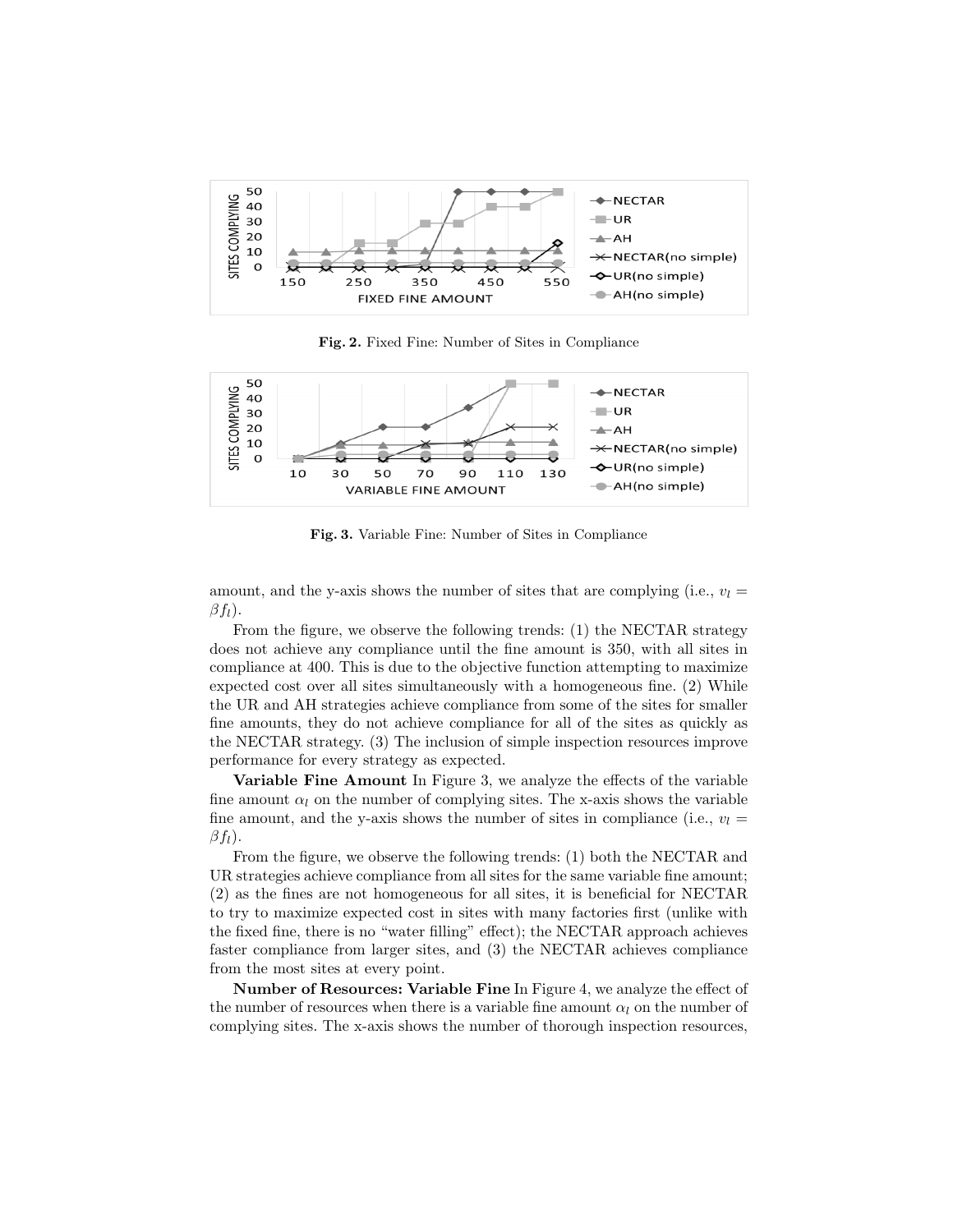

Fig. 4. Number of Resources: Variable Fine: Number of Sites in Compliance



Fig. 5. Patrol Duration: Variable Fine: Number of Sites in Compliance

 $r_1$  (for the strategies with simple inspection resources, the number of simple inspection resources is  $r_2 = 2 \times r_1$ , and the y-axis shows the number of sites that are complying (i.e.,  $v_l = \beta f_l$ ).

From the figure, we observe the following trends: (1) the NECTAR and AH strategies achieve compliance from some sites even with few thorough inspection resources, but NECTAR achieves compliance from the most sites at every point, (2) both the NECTAR and UR strategies achieve compliance from all sites for the same number of thorough inspection resources, and (3) even when there are many resources, the AH strategy does not achieve compliance from all sites.

Patrol Duration: Variable Fine In Figure 5, we analyze the effects of the patrol duration when there is a variable fine amount  $\alpha_l$  on the number of complying sites. The x-axis shows the patrol duration, and the y-axis shows the number of sites that are complying (i.e.,  $v_l = \beta f_l$ ).

From the figure, we observe the following trends: (1) while the NECTAR strategy performs the best for lower values of patrol duration, it is eventually outpaced by the AH strategy, (2) regardless of the strategy, there is not much change in the number of sites in compliance as a function of patrol duration. For this experiment, the default values for the other parameters result in a low compliance rate regardless of the value of the variable of interest, and (3) having simple inspection resources is helpful for the NECTAR and AH strategies, but it is not very helpful for the UR strategy.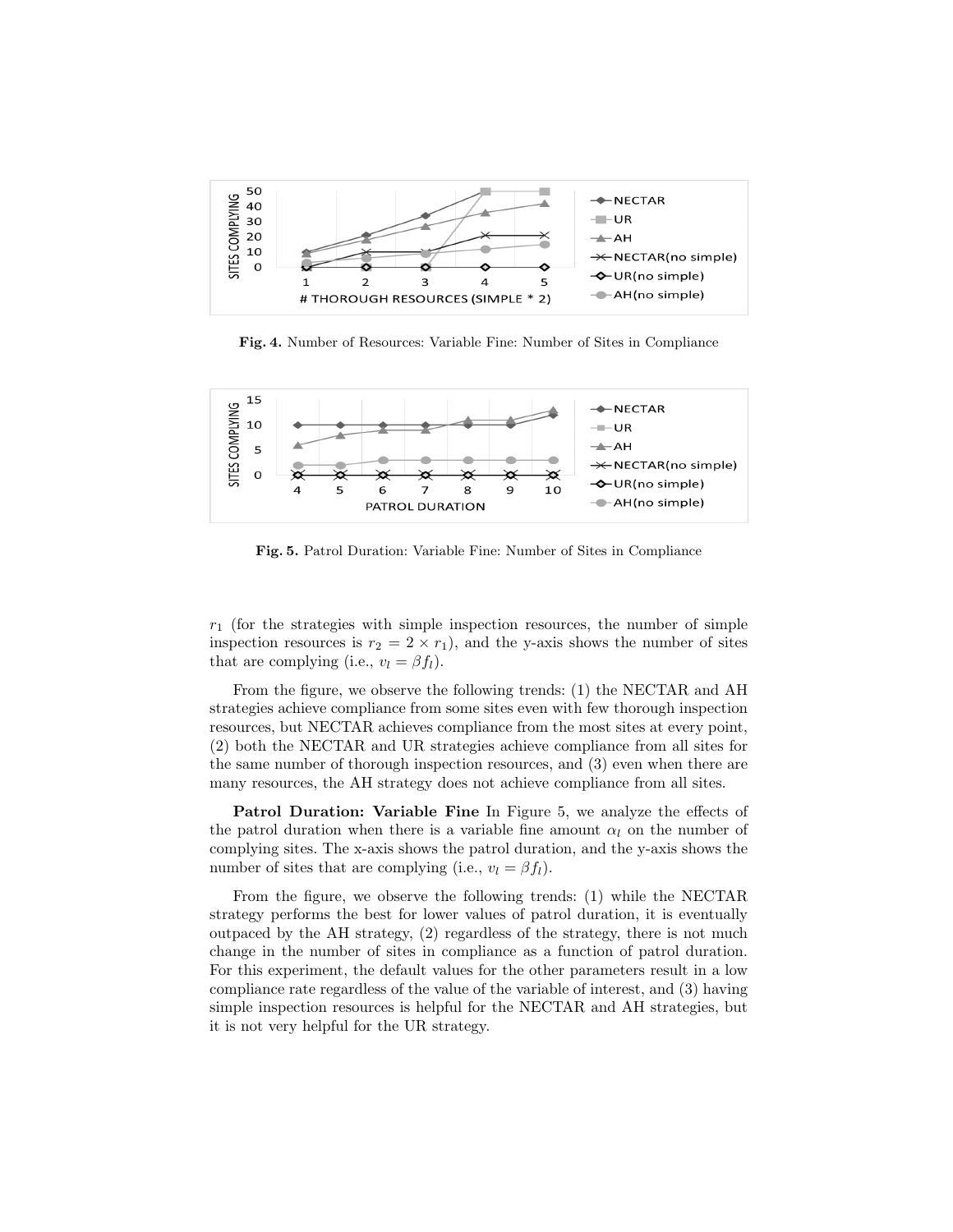# 7 Discussion and Results Visualization

Based on these simulations, we make the following conclusions: (1) when the number of resources or variable fine amount is the experiment variable, NECTAR makes the most efficient use of its resources, regardless of whether it is using only thorough inspections or a combination of simple and thorough inspections; (2) having more resources (more manpower) is more useful than increasing the duration of patrols (longer work hours). This is intuitive when considering that each resource must spend time traveling to each site; two resources can each cover a separate sub-section of the graph whereas one resource will be forced to spend more time traveling. Finally, (3) using a variable fine (in which sites are fined according to their number of factories) leads to better compliance rates. This observation makes sense when put in the context of our LP's objective function: maximize the sum of the expected costs  $v_l$  over all sites.

Since our goal is to assist inspection agencies with patrol planning, it is useful to visualize the proposed inspection patrols. In Figure 6, we show a simple graph and strategy visualization in Google Earth (a visualization for the Kanpur area is shown in Figure 7). The lines represent edges on the graph (i.e., straight line connections between sites). Each line also has a time step and a coverage probability associated with it, where the probability represents the value of the MDP's transition function,  $T(s, a, s')$ . In other words, this information answers the question: "If the defender resource starts at site  $l$  at the beginning of this edge at time step  $t$  (i.e., state  $s$ ), what is the probability that the defender resource will take action  $a$  and arrive at site  $l'$ , at the end of this edge, in a following time step  $t'$  (i.e., state  $s'$ )?" By clicking on an edge, the user can call up the aforementioned defender strategy information (shown in Figure 6).



Fig. 6. Visualization example Fig. 7. A Kanpur inspection patrol plan

NECTAR has been proposed to decision makers in governments, pollution control boards, and funding agencies that cover cleaning of large river basins. While field inspectors have not used randomized inspection schemes in the past, they have given positive feedback on this approach. These proposals are still in a preliminary state, and experience from literature suggests that the success of